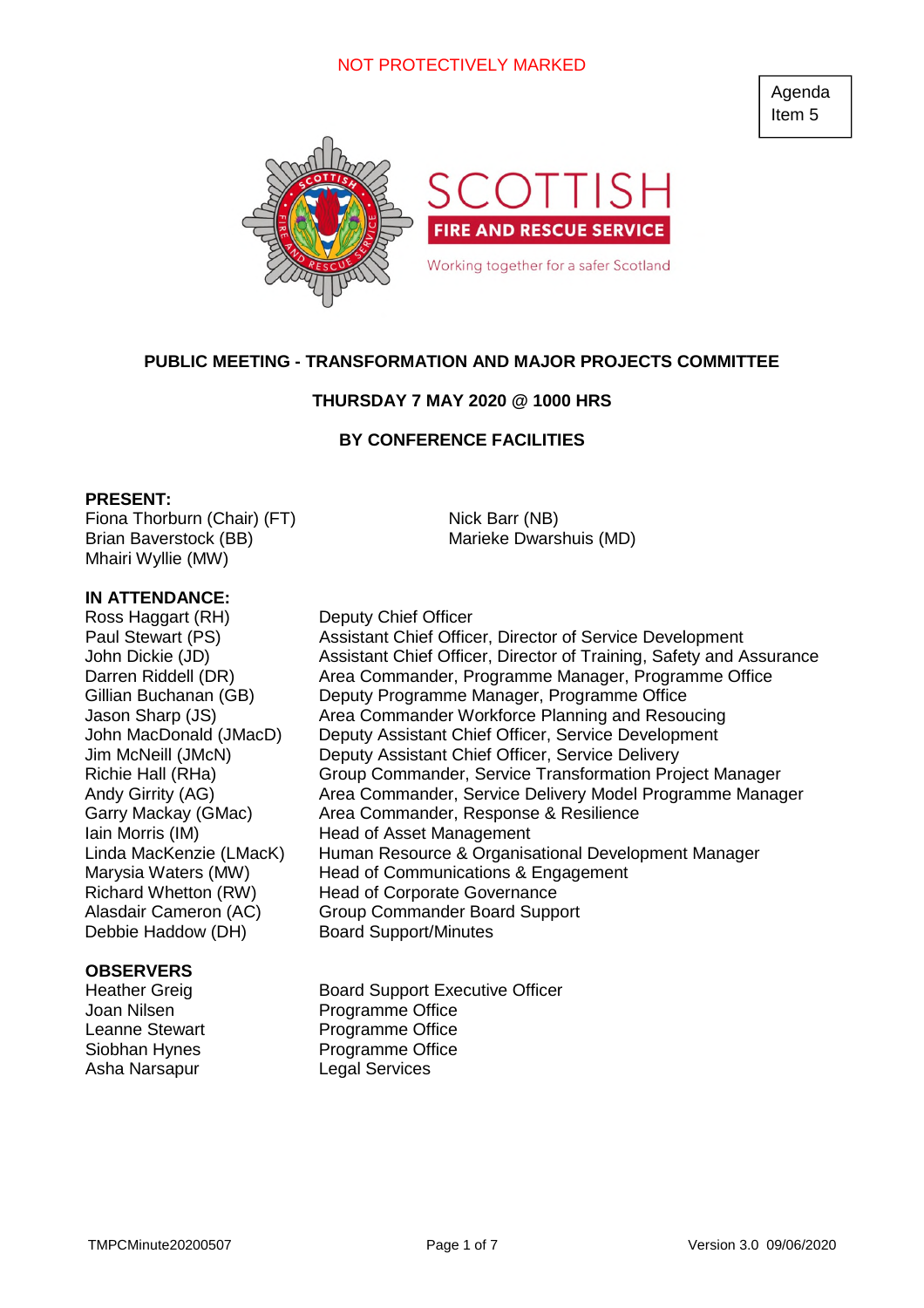#### **1 WELCOME AND APOLOGIES**

- 1.1 The Chair opened the meeting and welcomed those present and those participating via conference facilities. The pre-meeting guidance and virtual meeting protocol were reiterated to attendees.
- 1.2 No apologies were received.

### **2 CONSIDERATION OF AND DECISION ON ANY ITEMS TO BE TAKEN IN PRIVATE**

2.1 No private items were identified.

#### **3 DECLARATION OF INTERESTS**

3.1 None

#### **4 MINUTES OF PREVIOUS PUBLIC MEETING: 6 FEBRUARY 2020**

- 4.1 The minutes were agreed as an accurate record of the meeting.
- 4.2 **The minutes of the meeting held on 6 February 2020 were approved as a true record of the meeting.**

#### **5 ACTION LOG**

5.1 The TMPC Rolling Action Log was considered and actions were agreed and removed.

> **Item 7.4.7 Major Projects People and Training Systems (06/02/20)** – Inaccurate position statement recorded, to be amended. Briefing note was circulated separately and update to be provided later on the agenda.

> The Committee asked how the recommendation for progressing the project relates to the consultancy work by Accenture. RH reminded the Committee of the original scope of the Digital Strategy and the subsequent widening out to look across structures and arrangements to see how well these are placed to deliver against the strategy plan. The contract awarded to Accenture has been put on hold due to COVID-19. The potential to resurrect this and hold future workshops was being discussed. It was noted that the People, Training, Finance and Assets systems was key work that needed to be progressed within the Service. It is envisaged that a single project dossier would be developed and submitted to the next meeting (August) and Accenture would provide their advice on this. It was noted that no decision had been made in regard to future systems and the Service would seek to utilise Accenture's experience and advice.

# **6 POB ACTION LOG**

6.1 Included for information purposes only.

#### **7 SERVICE TRANSFORMATION PROJECTS**

#### 7.1 **Partner Agency Impact of SFRS Projects – COVID-19**

- 7.1.1 DR presented the report to the Committee which provided an overview of the projects facing delays by partner agencies due to the impact of COVID-19.
- 7.1.2 In relation to McDonald Road, IM confirmed that work re-commenced on site on 27 April but was halted then restarted on 4 May 2020 following readjustment of social distancing/health and safety arrangements put in place. A change request (dignified facilities) would be brought back to the Committee in August 2020 and would highlight the impact of COVID-19 on this project.
- 7.1.3 IM confirmed that Scottish Government had been consulted on re-commencing construction work and confirmed that the Scottish Government/HSE guidance were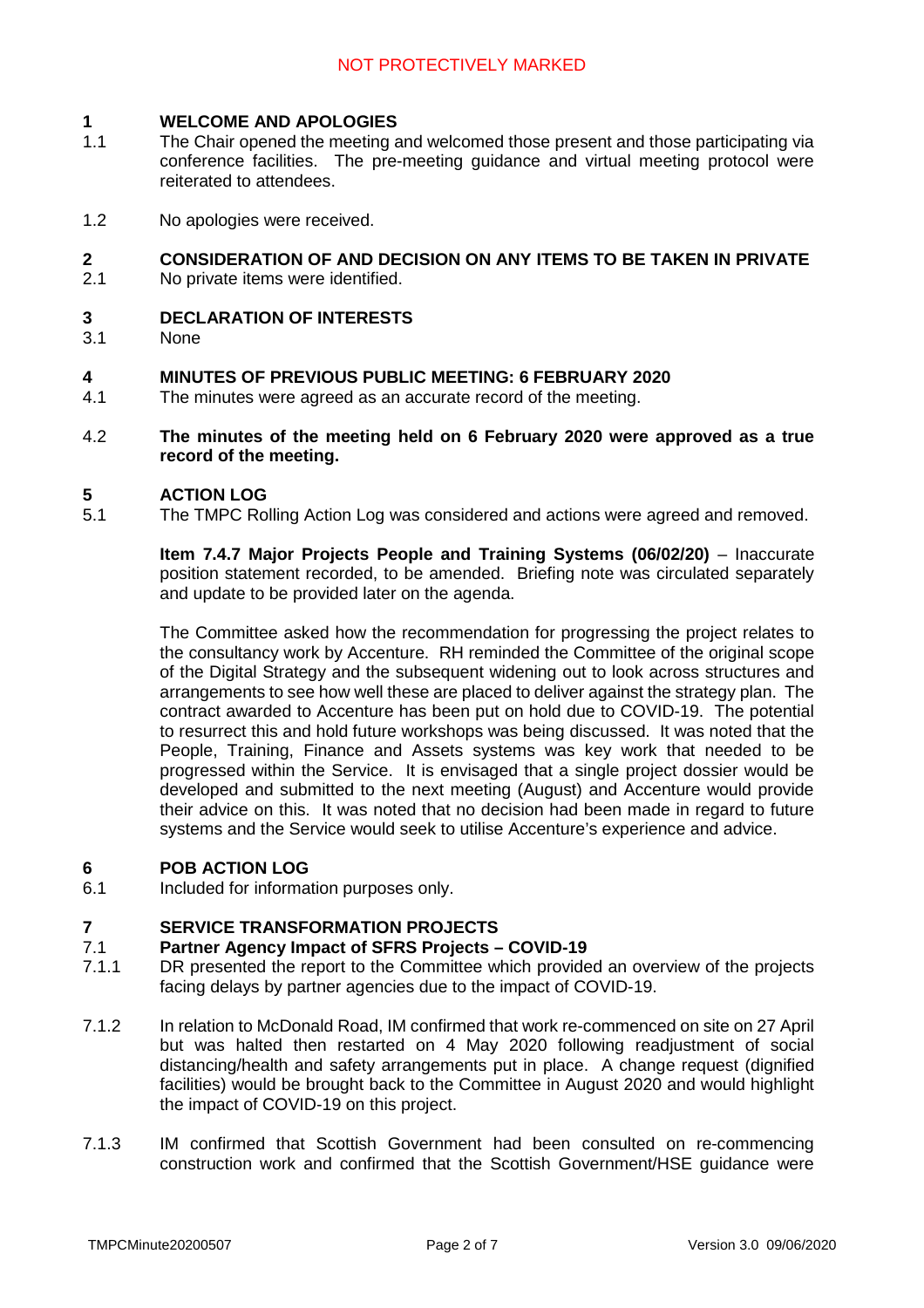# NOT PROTECTIVELY MARKED

being adhered to. Legal Service were aware of the recommencement of construction work but had not been specifically consulted.

- 7.1.4 RH assured the Committee that the Service had fully complied with Scottish Government and public health guidance, noting the robust arrangements and the creation of a decision log to record all decisions made from the outset of COVID-19. The Committee were reminded of the criteria used to measure and determine whether it was appropriate for construction works to re-commence. The Service made the decision that work on McDonald Road, Operations Control Johnston and Training Facilities, Portlethen met these criteria.
- 7.1.5 In relation to the Out of Hospital Cardiac Arrest (OHCA) project, JMcN noted the reduced engagement with Scottish Ambulance Service (SAS), due to COVID-19, had impacted on progress of the Memorandum of Understanding and Service Level Agreement due to conflicting priorities within SAS. Reference was made to the ongoing work relating to additional medical support and provision of drivers.

#### 7.1.6 **The Committee noted the report and verbal updates.**

#### **7.2 Service Transformation Programme Dashboard**

7.2.1 DR presented the Service Transformation Programme Dashboard, noting exceptions were being reported on OHCA/Emergency Medical Response (EMR) and Service Delivery Model Programme (SDMP).

#### 7.2.2 ST00009 OHCA/EMR

RHa noted that the indicator for time has been changed to Amber due to the direct impact of COVID-19. It was confirmed that progress was still being made on other areas of the project including training materials.

7.2.3 A brief discussion took place on the dashboard reflecting as up to date and accurate a position as possible. RH confirmed that the intention would be to provide up to date accurate information, however due to the dynamic situation and providing information outwith the normal governance arrangements, some information within the dashboard may be conflicting. The Committee noted their thanks and welcomed information being presented as up to date as possible.

#### 7.2.4 ST0013 Demand Based Duty System

JMacD reminded the Committee of the 10-years data compiled regarding demand based profile and the projected forecast for future years. This data has been provided to the Operational Availability Group to assist with resilience planning, based on risk, during the current COVID-19 pandemic.

- 7.2.5 JMacD confirmed that there were opportunities to learn from actions taken in support of the Service's response to COVID-19 and this was being captured.
- 7.2.6 For all projects DR explained the indicators for time, depending on the stage of the individual project, could be set on both milestones or timescale. He confirmed that future dashboard reports would provide reasons for exception reporting and detail the realignment pathway.

### 7.2.7 ST0017 SFRS Futures Vision

AG noted that the change request would be submitted at the next meeting for Phase 2 with additional milestone details. He noted his confidence that all milestones could still be met within Phase 2. University of Glasgow were now unable to help with external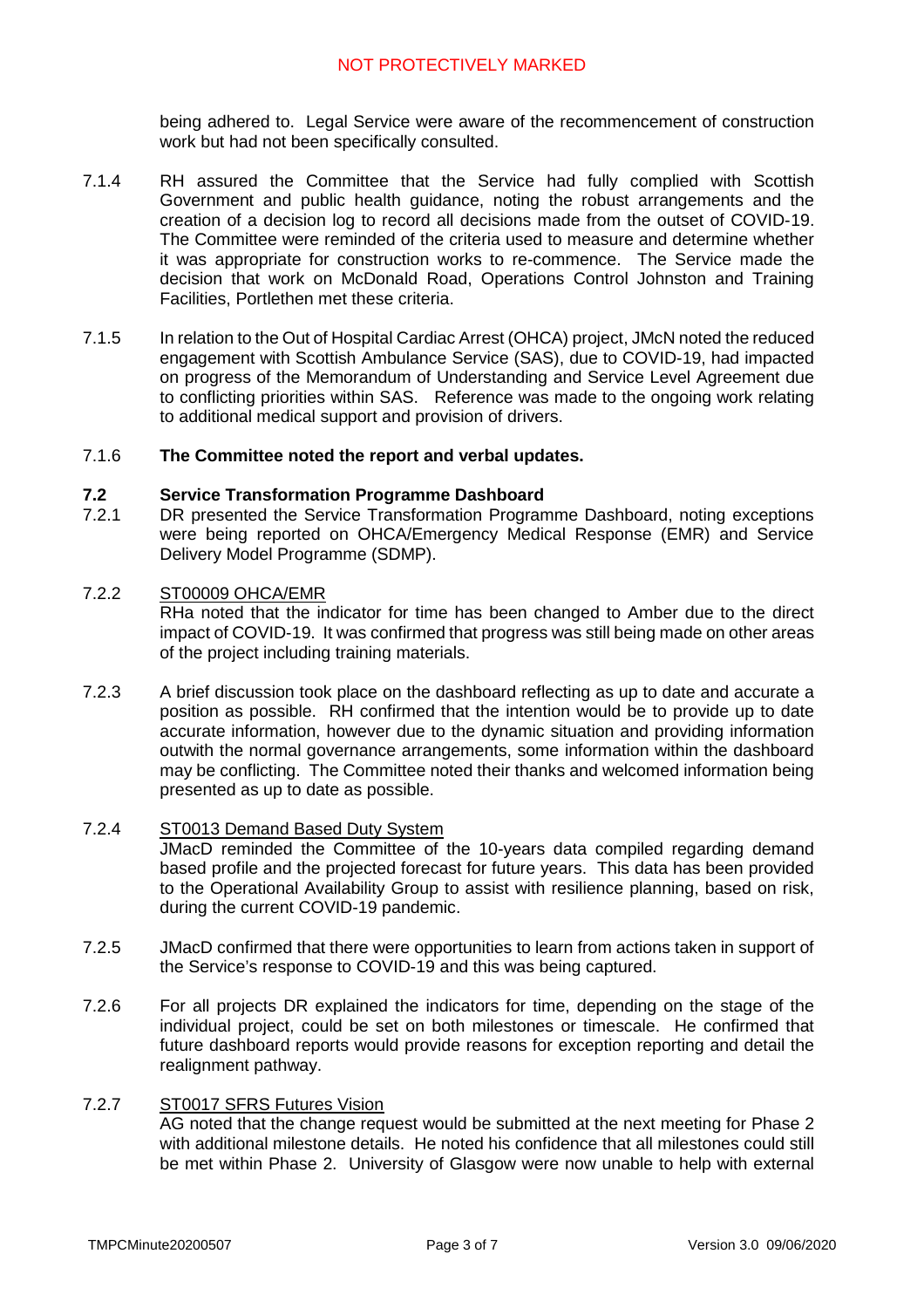validation at this time. Requests have been made to other universities and responses are still awaited.

7.2.8 To support the Operational Availability Group, significant work has been undertaken with online mapping to support appliance withdrawal strategies across the 3 service delivery areas. This work would feed into and support the future community risk index model.

#### 7.2.9 ST0015 Station/Appliance Review

Workshop sessions have been postponed and the option to hold virtual workshops was being explored.

#### 7.2.10 ST0016 RVDS Strategy

Delayed due to the impact of COVID-19, however some areas of the RVDS Strategy could benefit from the ongoing work to improve resilience within the Service.

#### **8 MAJOR PROJECTS**

#### 8.1 **Major Projects Dashboard**

8.1.1 DR presented the Major Projects Dashboard noting project updates would be provided from individual Project Managers on Command and Control Futures (CCF), McDonald Road Refurbishment, Protection of Vulnerable Groups (PVG) and People & Training Systems.

#### 8.2 MP0001 Command & Control Futures (Including Agenda Item 8.2)

- 8.2.1 JD noted that the project was currently reporting Amber on cost, quality and skills/resources. Report to be produced for the CCF Board, to identify a clear pathway to resolve these issues and return to Green. The impact of COVID-19 on the project was noted and reference was made to the specific risk added to the risk register.
- 8.2.2 The Committee requested further information on control measures identified and implemented in relation to COVID-19.
- 8.2.3 The Committee were provided with additional information against the control measures identified and implemented in relation to COVID-19. The key areas were:
	- Project dependencies, assumptions and actions were reviewed weekly by key stakeholders group and the shared agreed timeline document updated.
	- Separate weekly review sessions held with Project Manager, lead SFRS ICT representatives and Systel to monitor, review and report on any specific ICT issues.
- 8.2.4 The Committee were informed of 5 key factors which individually were not sufficient to apply pressure to the overall timeline project. However, a full review would be carried out and reported to the CCF Board (May 2020). The possibility of a delay due to one or more aspects of the project go-live may be brought forward.
	- Systel confirmed one-month delay in software release, version 117.6 which includes a high number of SFRS specific requirements. This would result in a delay to scheduled testing and the ability to measure development work carried out.
	- Delays to the refurbishment of Operations Control Johnston.
	- Delays to scheduled Train the Trainer courses, rescheduled to June 2020.
	- Core project team based at WSDA HQ, remainder home working or shielding.
	- Impact on ICT support due to COVID-19 issues.
- 8.2.5 JD confirmed that Scottish Government would be informed of any delay to the delivery of the project.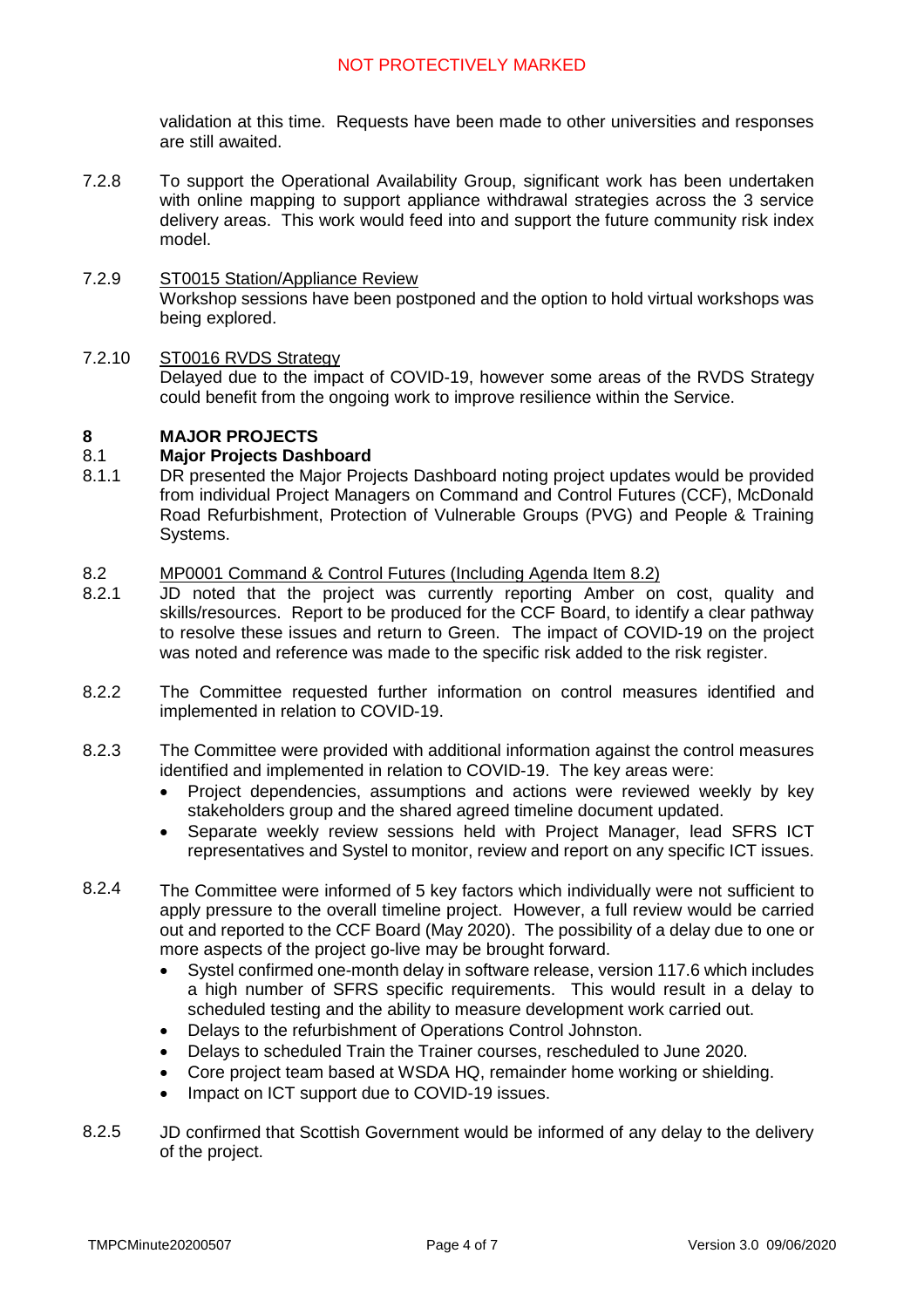- 8.2.6 JD stated that the Project Manager and ICT have engaged with all existing suppliers to ensure that the current systems remain in place until July 2021 (baseline date). Procedures were in place to report the status and any issues with the current system both formally and informally. Resilience testing had been carried out over recent weeks and there were no areas of concern.
- 8.2.7 GMacK informed the Committee that the Service would seek to utilise the earliest possible software iteration that met all high and essential requirements to go live with the system.

#### 8.2.8 **The Committee noted the verbal report.**

#### 8.3 MP0006 McDonald Road Refurbishment

8.3.1 Due to COVID-19, IM noted that the project was currently reporting Amber on time and cost. He further noted that discussions had taken place with the Director of Finance to highlight the impact of COVID-19 on several construction projects and the subsequent need to realign the capital budget accordingly.

#### 8.3.2 **The Committee noted the verbal report.**

#### 8.4 MP0009 Protection of Vulnerable Groups

8.4.1 Due to COVID-19, LMacK noted that the project was currently reporting Amber on time and cost. A full update was provided on the issues encountered and progress made to date. As a result of the pandemic, Disclosure Scotland's services have been moved to an online application basis only. The process was still being developed and the Service would be participating in end user testing. Internal SFRS practices and processes will also have to be amended and communicated appropriately. The project has been suspended until the end of June 2020.

#### 8.4.2 **The Committee noted the verbal report.**

#### 8.5 MP0011 People and Training Systems

- 8.5.1 JS reminded the Committee of the remit and objectives of the project, in particular the ability to interface or integrate with other key areas of work including CCF. It was noted that the PTS data would be used to populate the CCF to enable more effective mobilising of operational assets. It was further noted timescales have been identified for uploading this information onto the CCF.
- 8.4.2 Due to COVID-19, JS noted that the project was reporting Amber on time and skills/resources. This was primarily due to the Service's focus on ensuring business continuity throughout the escalating pandemic.
- 8.4.3 A change request and combined People and Training Systems and Finance and Assets project dossier were being developed and submitted to the Programme Office Board in June 2020. Any knowledge gained during the response to COVID-19 would be fed into this project.

### 8.4.4

# **The Committee noted the verbal update.**

*(Meeting broke at 1135 hrs and reconvened at 1140 hrs)*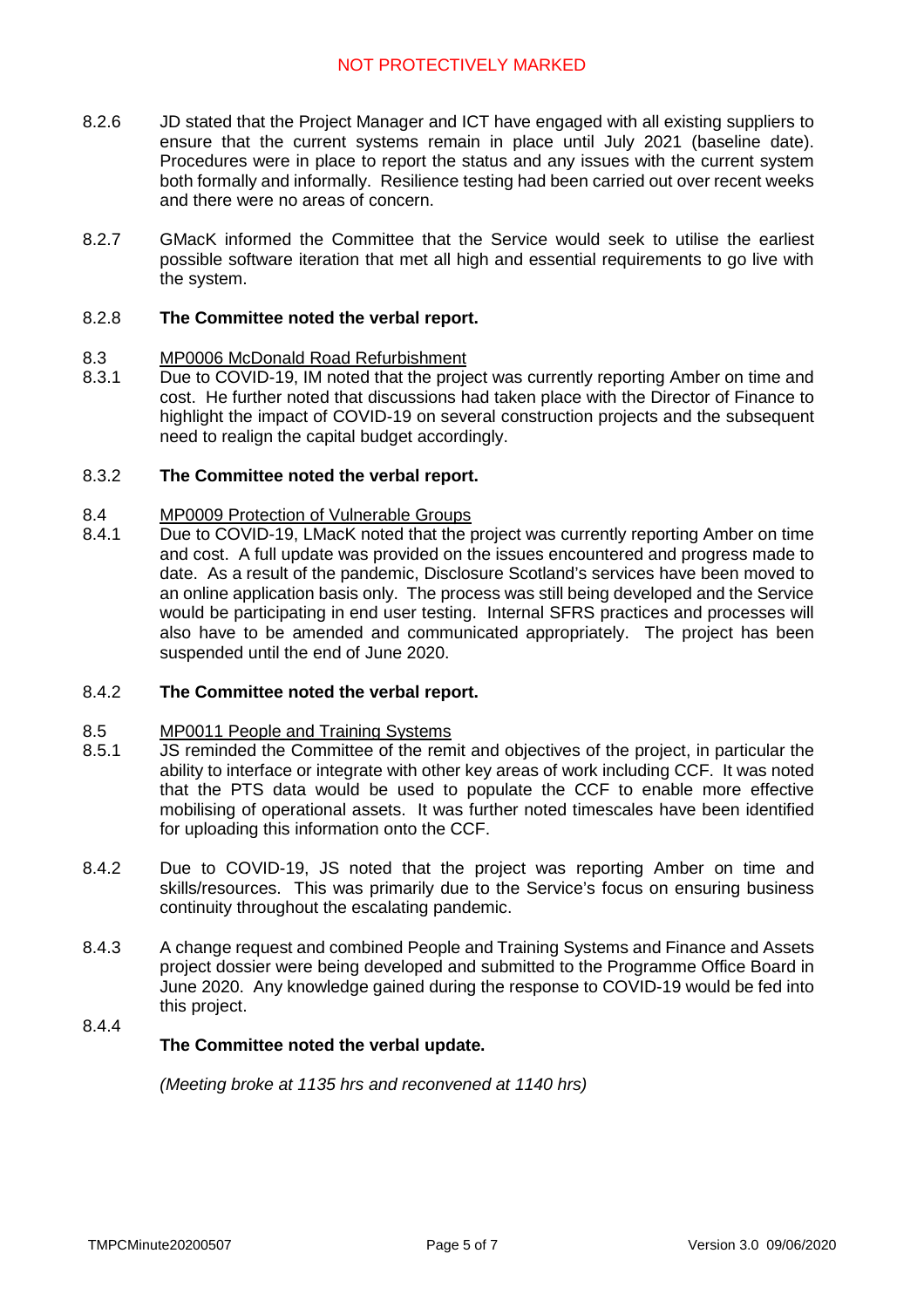#### **10 COMMUNICATIONS AND ENGAGEMENT UPDATE**

10.1 10.1.1 MW presented the Communications and Engagement update report in support of ongoing transformation projects and highlighted the following key areas:

- Prioritisation of COVID-19 related communications and subsequent suspension of all other communications work.
- Business partners have been assigned to individual projects and communication and engagement plans were being developed.
- Plans have been developed for 2 projects RDS Rebrand and Futures Vision. All other plans were in development.
- Consultation Institute training events have been postponed and will be rescheduled.
- 10.1.2 The Committee commented on the Gateway Review recommendation re Review of Stakeholder Engagement Strategy to provide clarity of messaging and shared short/medium/long term vision and were informed that there would be a session at the next Strategy Day (28 May 2020) on this.
- 10.1.3 RH commented on the recent Strategic Leadership Team restructure, the intention to review the Gateway Review action plan, the opportunity to review and refocus the change portfolio and continual learning from the ongoing COVID-19 situation.

#### 10.1.4 **The Committee noted the communication and engagement update report.**

#### **9 GENERAL REPORTS**

#### 9.1 **Gateway Review – Strategic Assessment of Programme**

The Committee were reminded that the Gateway Review had been completed and the report was previously circulated.

#### 9.1.1 **The Committee noted the report.**

#### 9.2 **Gateway Review Action Plan**

9.2.1 DR presented the Gateway Review 0 Action Plan created following the independent assurance report by Scottish Government's Programme and Project Management Centre of Expertise. He confirmed that the action plan has been developed with priority status and timescales assigned. However, timescales were assigned prior to the impact of COVID-19, therefore adjustments would now be necessary.

#### 9.2.2 **The Committee noted the report.**

#### 9.3 **Value Added Statement**

9.3.1 The Committee reviewed the Value Added Statement and no amendments were requested.

#### 9.3.2 **The Committee noted the report.**

#### **11 RISK**

#### 11.1 **Risk Tracker/Dashboard**

11.1.1 DR presented the risk tracker/dashboard for noting, highlighting the addition of 4 new risks relating to the CCF (2 No.), OHCA (1 No.) and SMDP (1 No.) projects.

#### 11.1.2 **The Committee noted the risk tracker/dashboard.**

#### 11.2 **Strategic Risk Register**

11.2.1 Due to the review of the Strategic Risk Register, RW noted that the version presented to the Committee was not up to date. He further explained that the risk tracker contained